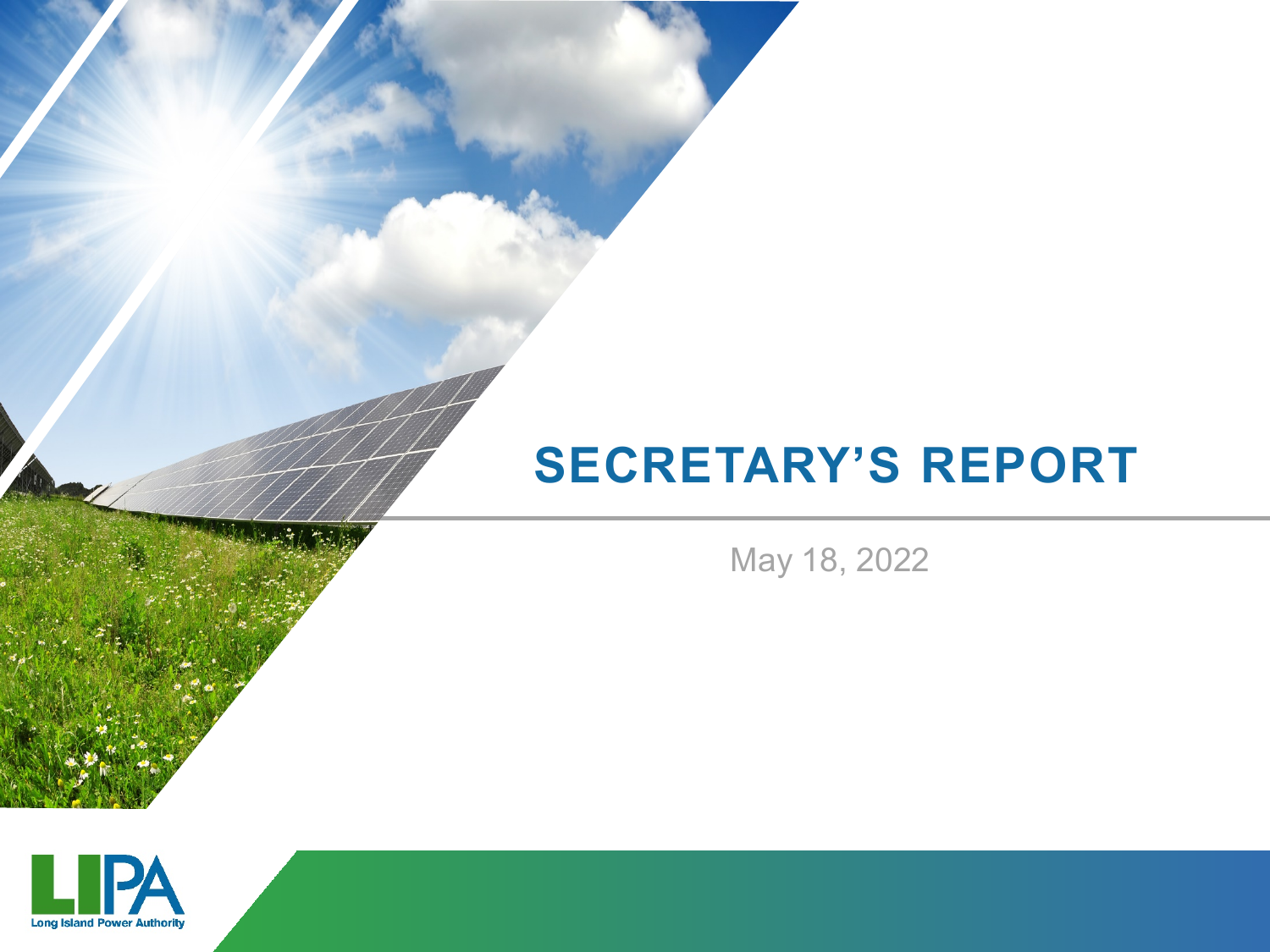## **CUSTOMER – TRUSTEE COMMUNICATIONS**

- Correspondence from customers and other stakeholders is regularly monitored by LIPA staff
- Ordinary course, utility-related matters are forwarded to the proper business unit at PSEG Long Island
	- Bill complaints
	- Rebate questions
- Inquiries regarding sharing information with LIPA or obtaining information from LIPA are handled by LIPA staff
- Since the March Board meeting, there has been no material correspondence addressed to the Board. Copies of all correspondence have been shared with the **Trustees**

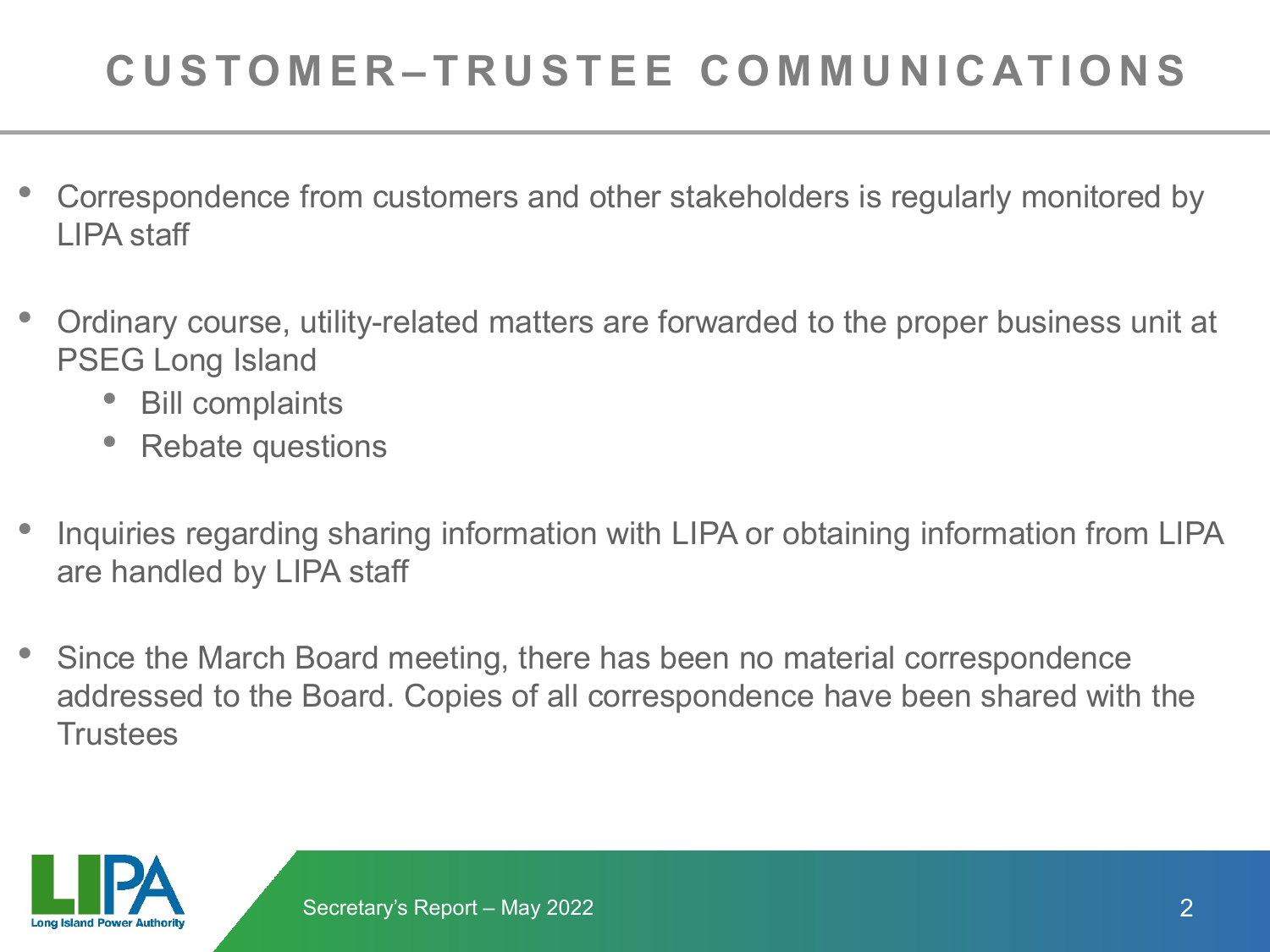## **BOARD POLICY CALENDAR**